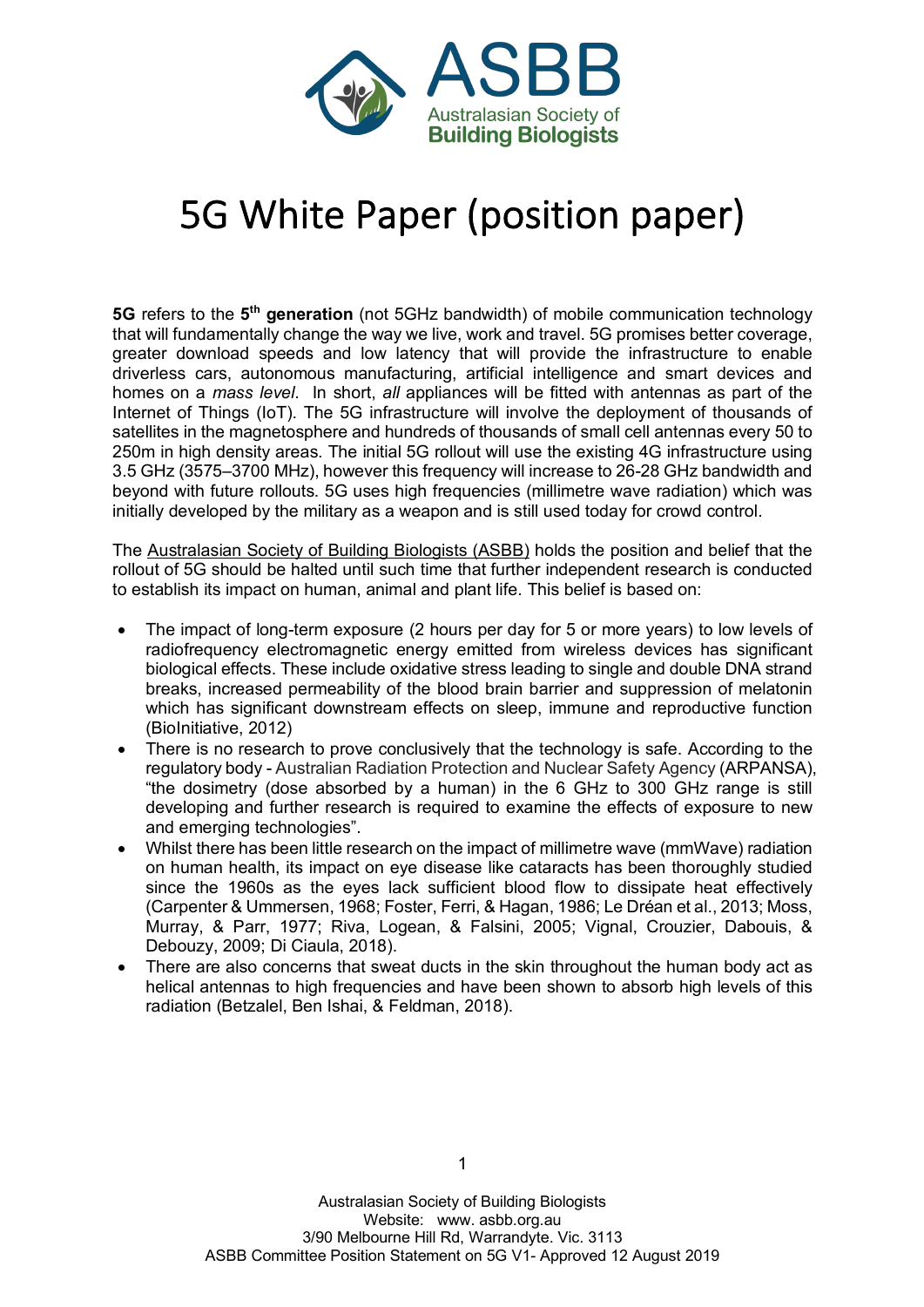

### **Preventive Measures**

- 1. Increase your distance from the source of RF EME. As you double the distance away from the source, you reduce your RF EME exposure by 75%.
- 2. Reduce your long-term exposures to wireless technologies within your living and office environments by keeping calls short, avoiding Bluetooth enabled devices, using hardwired options wherever possible, and positioning radiofrequency devices away from where you spend time (ie bedroom, office/study, favourite couch…).
- 3. Avoid the purchase of 5G-enabled devices such as routers, iPads and cell phones as they are fitted with multiple antennas that can significantly increase one's exposure to radiofrequency radiation.
- 4. Have your living / office / sleeping environments measured by a building biologist.

## **Mitigation measures**

- 1. The ASBB, in our **professional opinion**, DO NOT endorse the use of any plug-in devices, crystals, stickers or other items claiming to reduce exposures or harmful effects to RF EME. If any reduction **cannot be measured** by our professional equipment, then it is NOT reducing the risk of exposure.
- 2. The ASBB, in our **professional opinion**, discourages any physical shielding (ie paints and canopies) unless proper testing pre- and post-remediation are completed by a professional or ASBB Building Biologist, who has been 5G-trained and certified by the Australian College of Environmental Studies (ACES). Shielding can potentially increase your exposure to RF and other EME hazards, if incorrectly applied. Therefore, eliminating the sources or increasing the distance from the emitting source is highly encouraged first.
- 3. Indoor sources of RF EME are frequently higher than external sources of 5G. Therefore, an ASBB Building Biologist will always assess your living/working and sleeping areas for potential hazards. Regular assessments are advised as internal and external sources may change over time. These may be due to the purchase of new home appliances (internal environment) or the installation of new small cell antennas by Telecommunications Carriers (external environment).

## **What Can You Do?**

- Sign the petitions: https://www.aph.gov.au/Parliamentary\_Business/Petitions/House\_of\_Representatives Petitions/Petitions General/Petitions List?id=EN0977 AND https://bit.ly/stop5gaus
- Hire an ASBB 5G-trained Building Biologist: http://asbb.org.au/practitioners/ Join a Stop 5G group on Facebook and take action in your local council area
- Listen to Nicole Bijlsma's interview "5G Technology: is it worth the risk?" FX medicine podcast HERE
- Listen to the interview with the lawyer who stopped several small cell antennas in Australia: How to Take Action Against 5G – Max Igan in Conversation with Ray Broomhall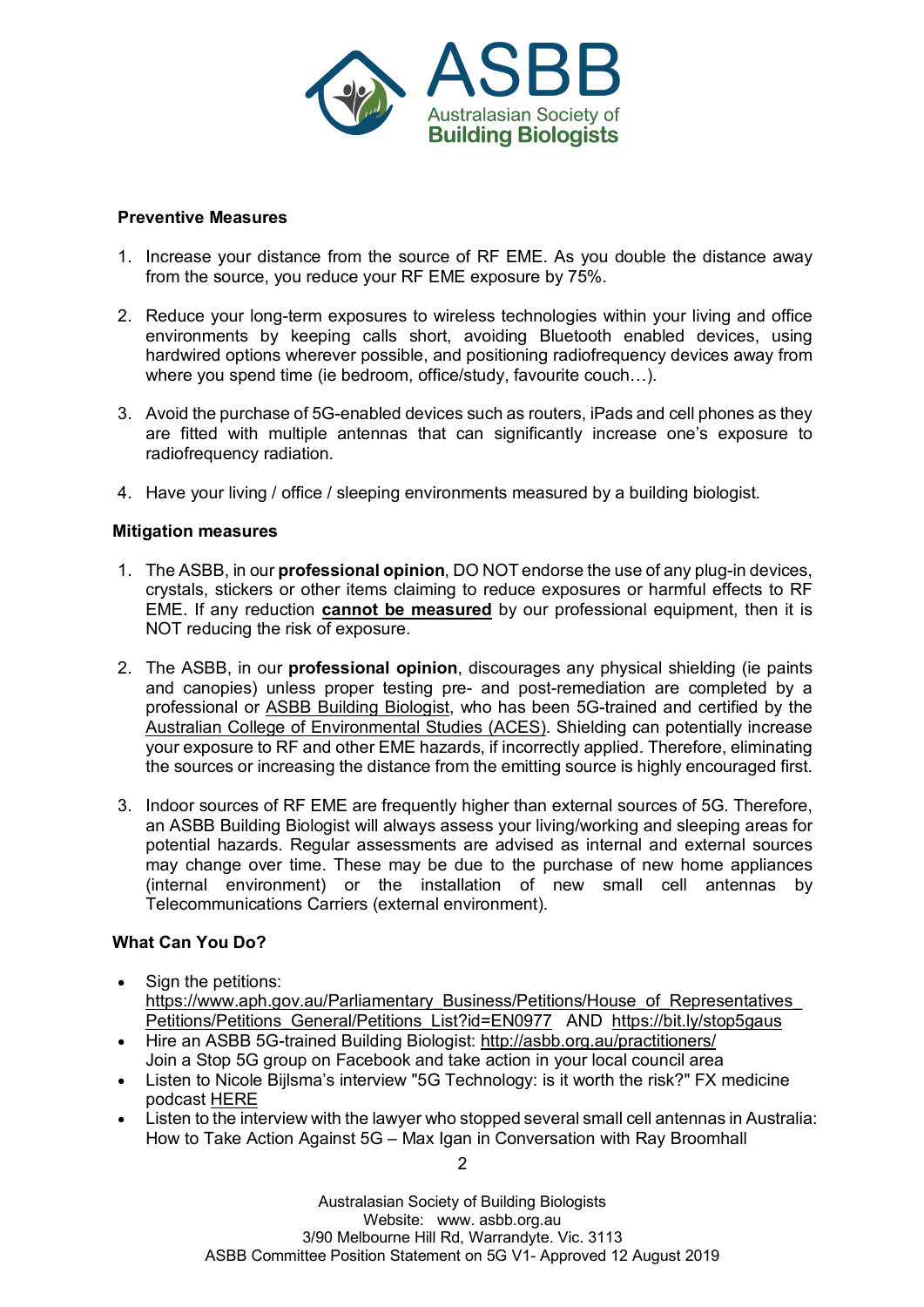

## **References**

Abu Khadra, K. M. *et al.* (2015) 'Antioxidant Profile of Saliva among Young Men Using Mobile Phones', *Jordan Journal of Biological Sciences*. doi: 10.12816/0008251.

ACMA (2018) *Auction Guide: 3.6 GHz band auction, November 2018*. Available at: https://www.acma.gov.au/-/media/Spectrum-Licensing-Policy/Information/pdf/3-6-GHzauction-2018-Auction-guide-pdf.pdf?la=en (Accessed: 30 June 2019).

ARPANSA (2017), Radiofrequency Electromagnetic Energy and Health: Research Needs (Online), Available: https://www.arpansa.gov.au/research-and-expertise/technicalreports/radiofrequency-electromagnetic-energy-and-health-research

Aynali, G. *et al.* (2013) 'Modulation of wireless (2.45 GHz)-induced oxidative toxicity in laryngotracheal mucosa of rat by melatonin', *European Archives of Oto-Rhino-Laryngology*. doi: 10.1007/s00405-013-2425-0.

Balmori, A. (2009) 'Electromagnetic pollution from phone masts. Effects on wildlife', *Pathophysiology*, 16(2–3), pp. 191–199. doi: 10.1016/j.pathophys.2009.01.007.

Bandara, P. and Carpenter, D. O. (2018) 'Planetary electromagnetic pollution: it is time to assess its impact', *The Lancet Planetary Health*, 2(12), pp. e512–e514. doi: 10.1016/S2542- 5196(18)30221-3.

Belyaev, I. *et al.* (2016) 'EUROPAEM EMF Guideline 2016 for the prevention, diagnosis and treatment of EMF-related health problems and illnesses', *Reviews on Environmental Health*, 31(3), pp. 363–97. doi: 10.1515/reveh-2016-0011

Betzalel, N., Ishai, P. Ben, & Feldman, Y. (2018). The human skin as a sub-THz receiver– Does 5G pose a danger to it or not? *Environmental Research*, *163*, 208–216. https://doi.org/10.1016/J.ENVRES.2018.01.032

Bevington, M. (2013) *Electromagnetic sensitivity and Electromagnetic Hypersensitivity*. (Online). Available at: http://www.es-uk.info/electromagnetic-sensitivity-and-electromagnetichypersensitivity/.

BioInitiative (2012) *BioInitiative Report: A Rationale for a Biologically-based Public Exposure Standard for Electromagnetic Fields (ELF and RF)*.(Online). Available at: https://www.bioinitiative.org/

Carpenter, R. L., & Ummersen, C. A. Van. (1968). The Action of Microwave Radiation on the Eye. *Journal of Microwave Power*, *3*(1), 3–19. https://doi.org/10.1080/00222739.1968.11688664

Crouzier, D, Dabouis,V, Gentilhomme, Edgar, Vignal, Rodolphe, Bourbon,Frederic, Fauvelle, Folrence, Debouzy, J.-C. (2014). No Title. *Journal of Opthalmolgy*, (Article ID 762364). Retrieved from http://dx.doi.org/10.1155/2014/762364

Di Ciaula, A. (2018) 'Towards 5G communication systems: Are there health implications?' *Journal of Hygiene and Environmental Health*, 221 (3), pp. 367- 375.DOI:10.1016/j.ijheh.2018.01.011

3